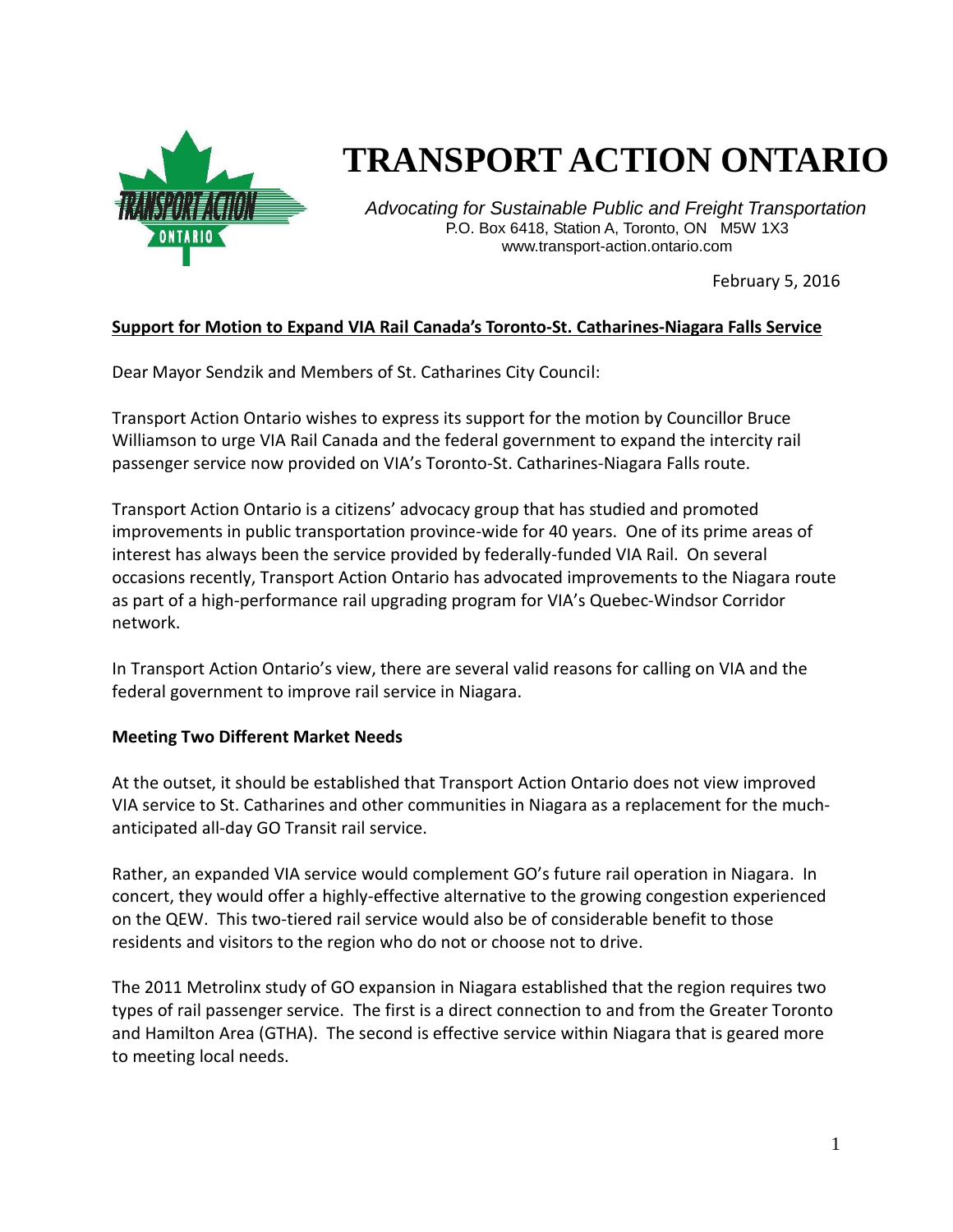VIA is best suited to meeting the first need. The type of express service it can provide would be more attractive than GO for passengers travelling the full distance to and from Toronto.

On the other hand, GO is much better suited for travel within Niagara, having the ability to offer frequent bi-directional service to more stations. Such a commuter-oriented service would also have the ability to connect VIA's express service through coordinated scheduling, fare integration and the sharing of station facilities at interchange points.

This is not a question of VIA versus GO. Both services are required.

This approach is taken on several U.S. rail corridors similar to the Toronto-Niagara Falls route, where Amtrak provides the longer-haul service and various commuter agencies similar to GO deliver the service geared to intra-regional needs. In these cases, Amtrak and the local commuter agencies work cooperatively to provide the two levels of service in a coordinated fashion.

VIA did, in fact, partially meet this longer-haul need with one of the two daily roundtrips it operated until October 2012. This was the train that departed St. Catharines at 6:47 a.m. and returned from Toronto at 5:45 p.m. That train's journey time from St. Catharines to Toronto was approximately 95 minutes. Unfortunately, that service was discontinued as a result of a government-imposed budget cut at VIA.

In addition to providing a schedule that made it possible for Niagara residents to conveniently commute to and from Toronto, the discontinued VIA service also offered a higher level of passenger comfort than can be provided by GO. This is due to the differences in the equipment employed by the two rail operators. VIA's intercity rolling stock is more spacious, comfortable and better suited to a journey of this length than GO's commuter coaches, which are designed to accommodate large passenger loads over shorter distances.

If one of the objectives of Niagara's future rail service is to lure travellers off the QEW, then the issue of passenger comfort must be considered alongside its frequency, scheduling and journey times. The fast running time and comfortable accommodations provided by VIA make it the preferred means of attracting longer-haul passengers to public transportation and off the highways.

The expansion of VIA service in Niagara wouldn't have to be large to have a significant impact. If it initially consisted of no more than the restoration of the morning-in/afternoon-out train that was dropped in 2012, this would be an excellent first step in providing an attractive and more useful travel option for Niagara residents. It would double today's single-train service and once again allow for day-return trips to Toronto.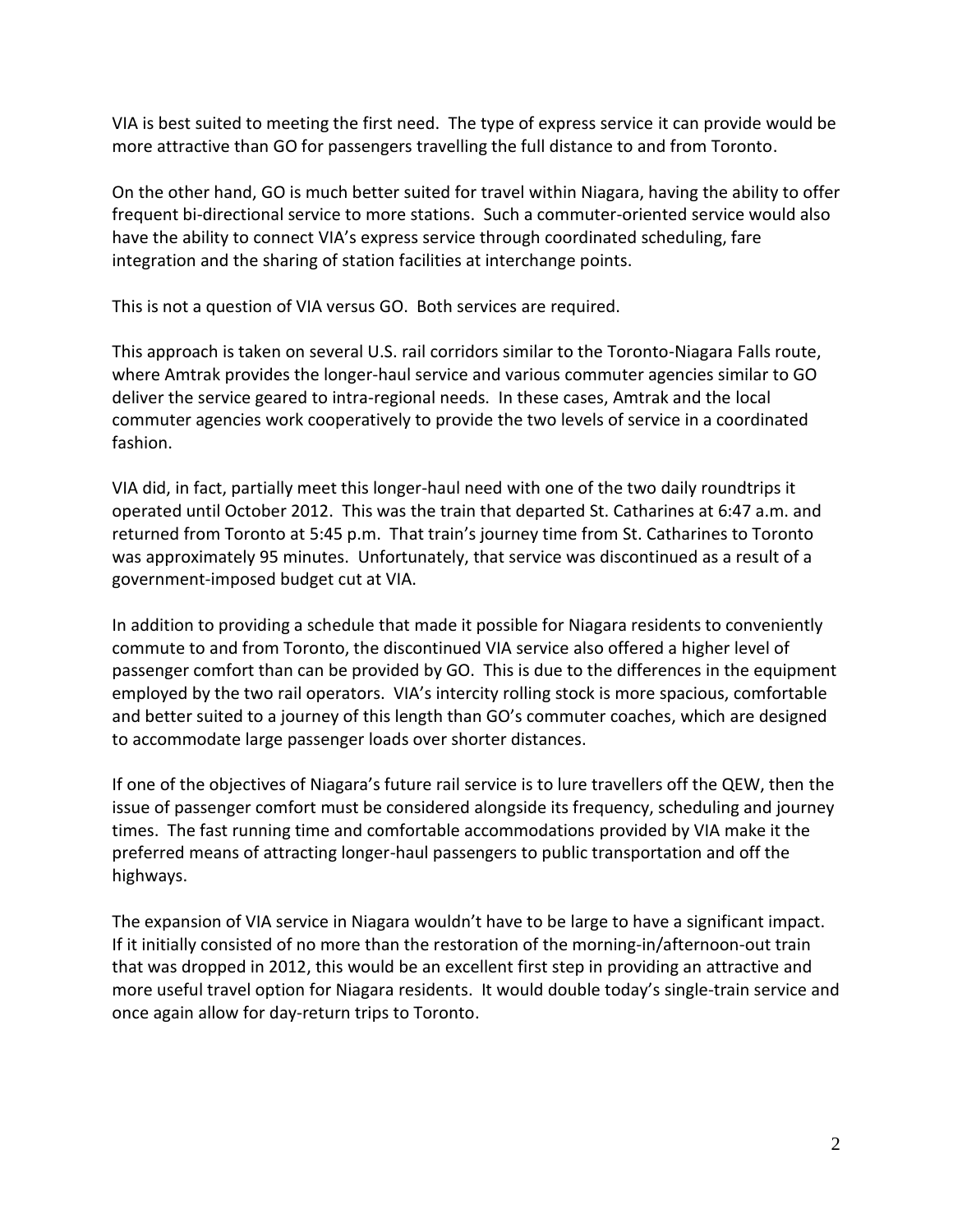The incremental addition of more VIA roundtrip frequencies would be even more effective in meeting the needs of many who need to travel in either direction between Niagara and the GTA, whether those trips are taken for business, education, health care, leisure or tourismrelated activities.

### **Broadening Niagara's Inter-Regional Connectivity**

As the Greater Niagara Chamber of Commerce (GNCC) has pointed out in its submission supporting Councillor Williamson's motion, Niagara needs better public transportation connectivity with the economic mega-region that encircles the Great Lakes. An expanded VIA Niagara service can greatly assist in making that connection.

One of the roles played by the VIA train that was discontinued in 2012 was as a connector to several other VIA trains serving various routes within the Quebec-Windsor Corridor. It provided a convenient link for passengers from Niagara who wished to travel to and from London, Windsor, Ottawa, Montreal and numerous other points in the corridor. These connections were lost when that train was discontinued.

Today, VIA is making modest but worthwhile improvements to some of the main routes within the Quebec-Windsor Corridor, which is home to more than half of Canada's population. VIA's intention is to go much further in building up its corridor operation and it will be making that case to the new federal government. To be a part of this expansion, Niagara requires a direct connection to these improved VIA services. This would help to make Niagara a decisive and well-connected part of the corridor, not an underserved adjunct to it.

As the GNCC's submission makes clear, also to be considered is the desirability and the longterm impact of expanded cross-border rail service. Major improvements to many Amtrak routes are now under way or in advanced planning. The result will ultimately be faster and more frequent service on several corridors, including several within the American portion of the Great Lakes mega-region. One of those to be improved and expanded is the New York City-Niagara Falls, NY, Empire Corridor.

The Empire Corridor is at the core of the working relationship VIA already enjoys with Amtrak. The remaining train on the Toronto-Niagara Falls route is, in fact, a Toronto extension of this emerging higher-speed corridor. Known as the *Maple Leaf*, it is operated jointly by VIA and Amtrak, with VIA being responsible for the Canadian portion of its run. VIA also provides terminal services at Montreal and Vancouver for other Amtrak cross-border trains.

With this established relationship, VIA is the ideal agency to work with Amtrak to improve Niagara's connection with the growing rail passenger system that serves numerous points on the American side of the Great Lakes.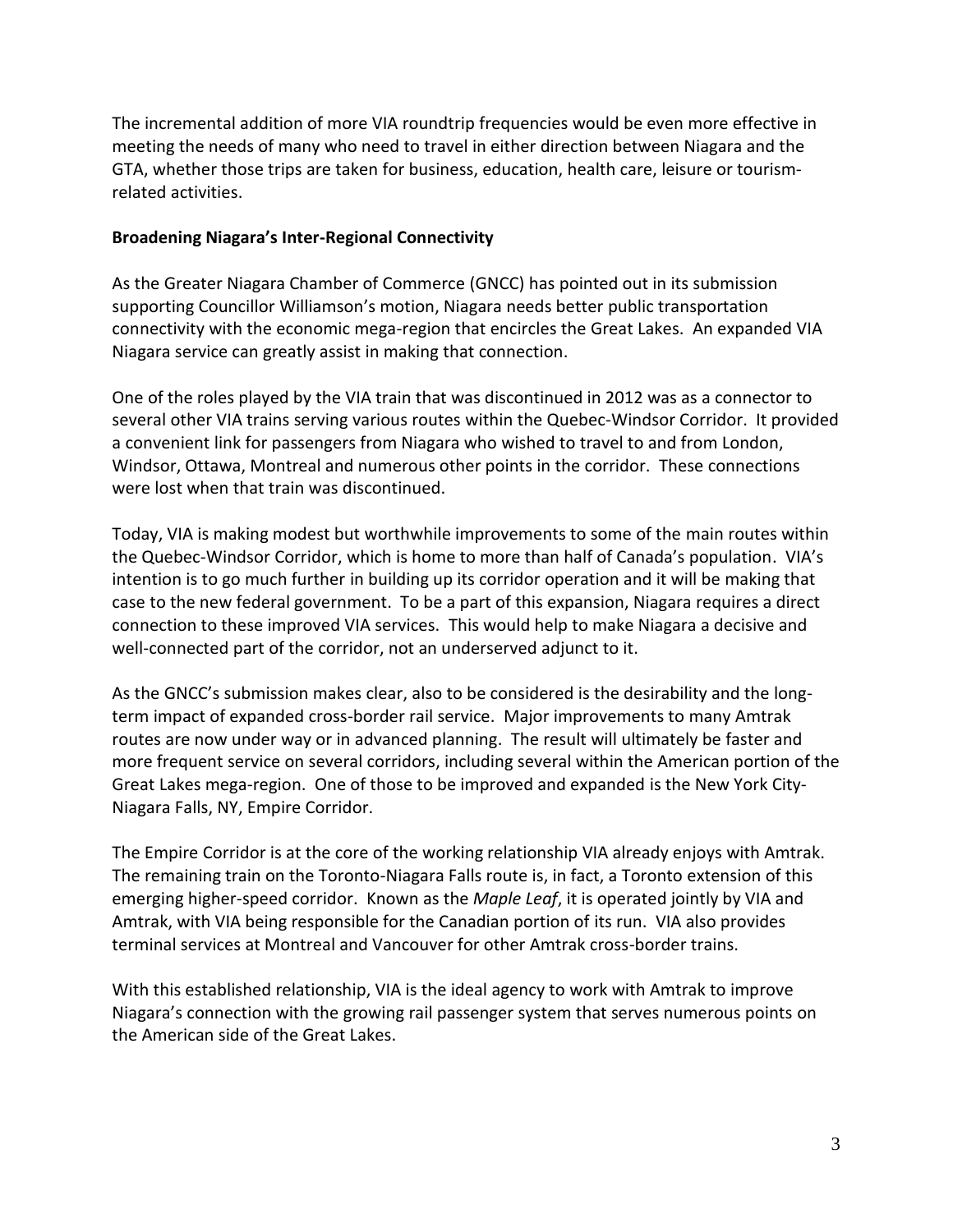### **Faster VIA Implementation**

Transport Action Ontario believes the expansion of VIA service can be implemented relatively quickly and can proceed in advance of the GO expansion plan. The required station facilities for additional VIA services are already in place, continuing to be employed for the Toronto-Niagara Falls-New York City *Maple Leaf*. These would be shared with any additional VIA trains on the route and would not require modification or expansion.

It is true that any high-frequency passenger service on the Hamilton-Niagara Falls portion of the route – whether VIA, GO or both – will require large capital improvements to increase track capacity, eliminate traffic bottlenecks and prevent delays. However, adding a limited number of VIA trains will not come with such a requirement.

At a minimum, there is existing line capacity to restore the VIA roundtrip frequency that was discontinued in 2012. To what extent VIA can expand further without larger, time-consuming infrastructure projects is a matter that requires investigation by the federal government and VIA, in conjunction with GO and CN, which each own portions of the Toronto-Niagara Falls route.

It should be noted that GO is now undertaking an infrastructure project that will benefit an expanded VIA service for Niagara. In 2017, GO will be extending its weekday rail service east from Hamilton's West Harbour station to the new Confederation station at Centennial Parkway. This requires track and signal work in the Hamilton area to provide for higher train speeds and to eliminate potential conflicts with CN freight traffic. VIA will be a beneficiary of this GOfunded infrastructure improvement.

As for the required motive power and rolling stock, VIA currently has enough equipment to accommodate a moderate level of expansion. When VIA discontinued its second Toronto-Niagara Falls frequency in 2012, the corporation was short of equipment due to a multi-year refurbishment project that was running behind schedule. This project is nearing completion and VIA now has more equipment available for service expansion.

This contrasts with GO's current situation. The 2015 study of GO expansion that was commissioned by the municipalities and Niagara Region revealed that GO's fleet is currently stretched to the limit to meet demand elsewhere. While that study called for the purchase of some GO-style coaches that were then being offered for sale by the Los Angeles commuter rail authority, those cars have since been sold to the San Francisco commuter rail system and are no longer available.

By maximizing its available equipment and the rail infrastructure to which it has access, VIA appears positioned to deliver improved service to Niagara sooner than GO. As previously mentioned, that improved VIA service can continue to deliver benefits to the region when allday GO rail service is implemented at a later date, which has yet to be determined.